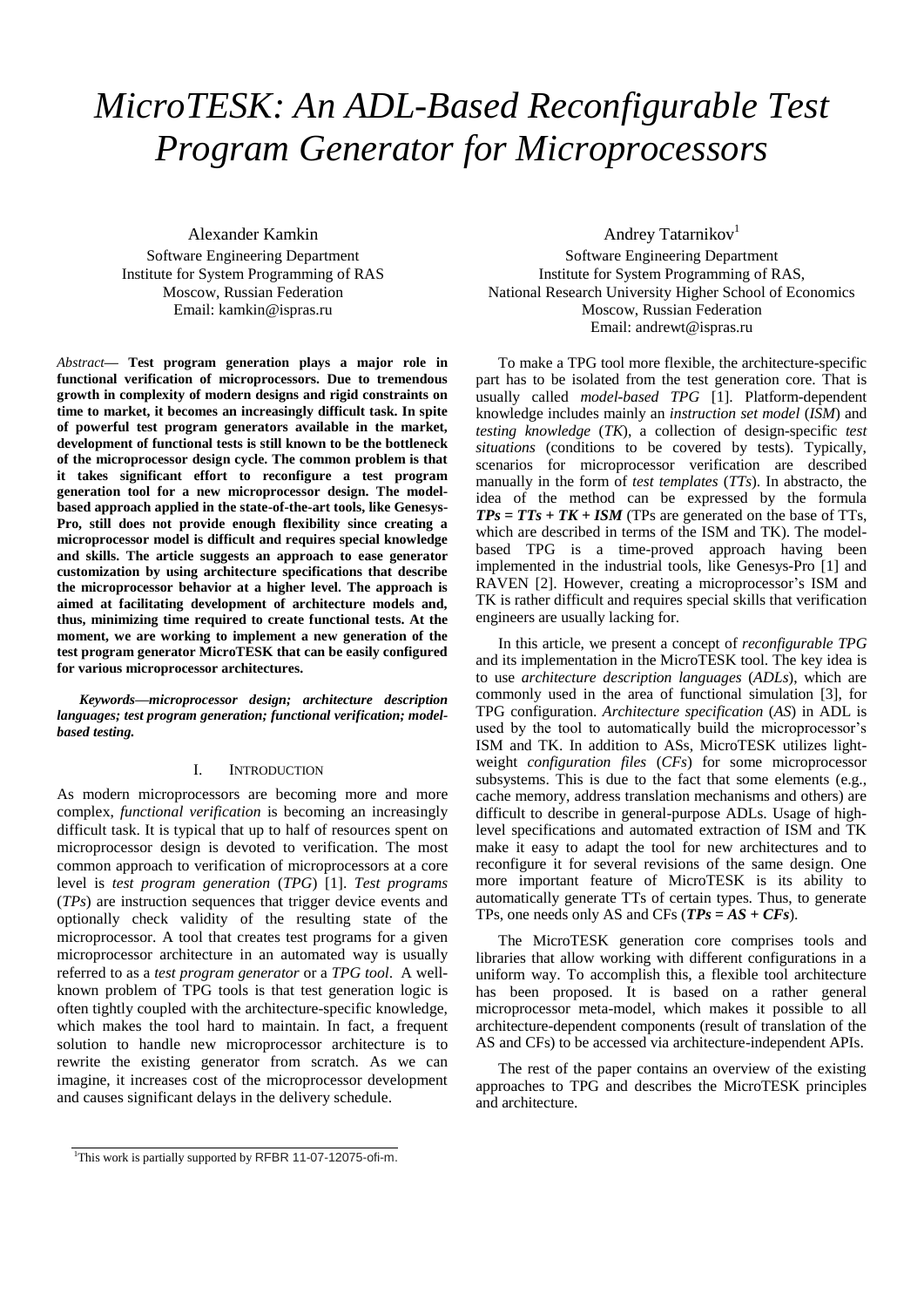# II. RELATED WORK AND MOTIVATION

Hardware verification has always been a major issue for the research community. Over the last decades, a lot of hardware verification methods and tools have emerged. In fact, the idea of reconfigurable TPG is not new. It is based on a combination of well-known techniques. In this section, we will discuss the most significant of the existing approaches and industrial tools such as Genesys-Pro (IBM Research Lab) [1] and RAVEN (Obsidian Software Inc., now acquired by ARM) [2] implementing them.

Genesys-Pro is the best known TPG tool. It follows the model-based approach and operates with two kinds of knowledge: architectural model (ISM and TK) and TTs. To create an architecture model, some high level building blocks are provided. TK serves as a basis for creating TTs that describe verification scenarios. In TTs, it is possible to define constraints on individual scenario instructions (e.g., boundary conditions, exceptions, cache hits/misses, etc.). For each instruction of the TT the tool formulates a *constraint satisfaction problem* (*CSP*) and generates test data by solving the CSP. A known disadvantage of Genesys-Pro is that it is difficult to model instructions affecting memory devices [4]. Therefore, there are reasons to think that Genesys-Pro is hardly reconfigurable if significant modifications of the memory devices are required.

Another popular industrial solution is RAVEN. It is a tool that can generate fully random, semi-random or user-directed TPs for microprocessors. The tools components are separated into architectural models and TTs. Architectural models are developed by the tool vendor in collaboration with microprocessor manufacturers. For custom designs the *generator construction set* (*GCS*), a C++ API to the RAVEN core, is provided. There is no detailed information available on this technology. However, creating a model for RAVEN is unlikely to be an easy task for a verification engineer. In our opinion, it implies close interaction with the tool's developers, which is not convenient and will inevitably cause delays in the microprocessor verification process.

An interesting ADL-based approach to automated TPG is discussed in the work of Prabhat Mishra and Nikil Dutt [5]. It presents a concept of *graph-based functional test generation*. The approach uses the EXRESSION ADL to build a graphbased coverage model. The extracted model is automatically processed to extract test situations that will be covered by generated TPs. The test generation procedure is based on *model checking* (test is constructed as a *counterexample* for the negation of the target test situation). Heon-Mo Koo and Prabhat Mishra in their work [6] discuss a TPG technique that uses SAT-based *bounded model checking* (*BMC*) to generate TPs. Such an approach gives better results in terms of time and space required for counterexample generation compared to ordinary model checking that suffers from the state explosion.

Finally, it should be said that Institute for System Programming of RAS (ISPRAS) has already done some research and development on the TPG topic [4][7]. The present article summarizes the ideas that have been accumulated in

ISPRAS and provides an overview of the research project our team is working on at the moment. The main motivation of the work is to propose a convenient way to describe microprocessor architectures that would reduce effort needed to create ISMs and TK.

## III. MICROTESK OVERVIEW

MicroTESK is a reconfigurable TPG tool that uses ADL descriptions together with high-level configuration information to represent architecture-specific parts of the generator. By *reconfigurability* we mean an ability to easily switch to a new microprocessor design without having to modify the internal logic of the tool. General structure of MicroTESK is displayed in Figure 1. The tool uses two main types of input data: (1) design description and optionally (2) user-defined TTs. The former provides information about the target microprocessor, while the latter specifies scenarios to be reproduced in TPs. Outputs are TPs in an assembler language. MicroTESK functions can be divided into three major groups: (1) translating a design description into the ISM and extracting TK, (2) creating TTs on the base of the TK and (3) generating TPs from the TTs. In other words, to generate tests for the target microprocessor, we need to go through the following stages:

- Creation of a design description in ADL and configuration of the design subsystems. This task is performed by a *modeling engineer* who possesses knowledge about the microprocessor architecture.
- Translation of a design description and configuration into the architectural model (ISM and TK). This is done by a *translator* that uses unified building blocks from the *model library* to generate a model.
- Creation of TTs. TTs are created basing on the ISM and TK extracted from the design description. TTs can be either created automatically by a *TT generator* or provided by a *verification engineer*. The advantage of TTs is that they provide a flexible way to specify instruction sequences and instruction parameters that can vary depending on some conditions.
- Generation of TPs. TPs are generated by processing TTs. During this stage all CSPs formulated for test situations are solved and all instructions have their final parameter values assigned. In the end, a *TP generator* produces an assembler program which is compiled by a verification engineer into binary code and executed in a simulator or on a chip.

As we can notice, at each stage the tool works with data produced by the previous stage. This reduces dependencies between different components of the tool and facilitates their customization. For example, adding support for a new ADL will affect only the translator as the architectural model representation is independent of a particular ADL.

The next sections of the article describe the MicroTESK components in more detail.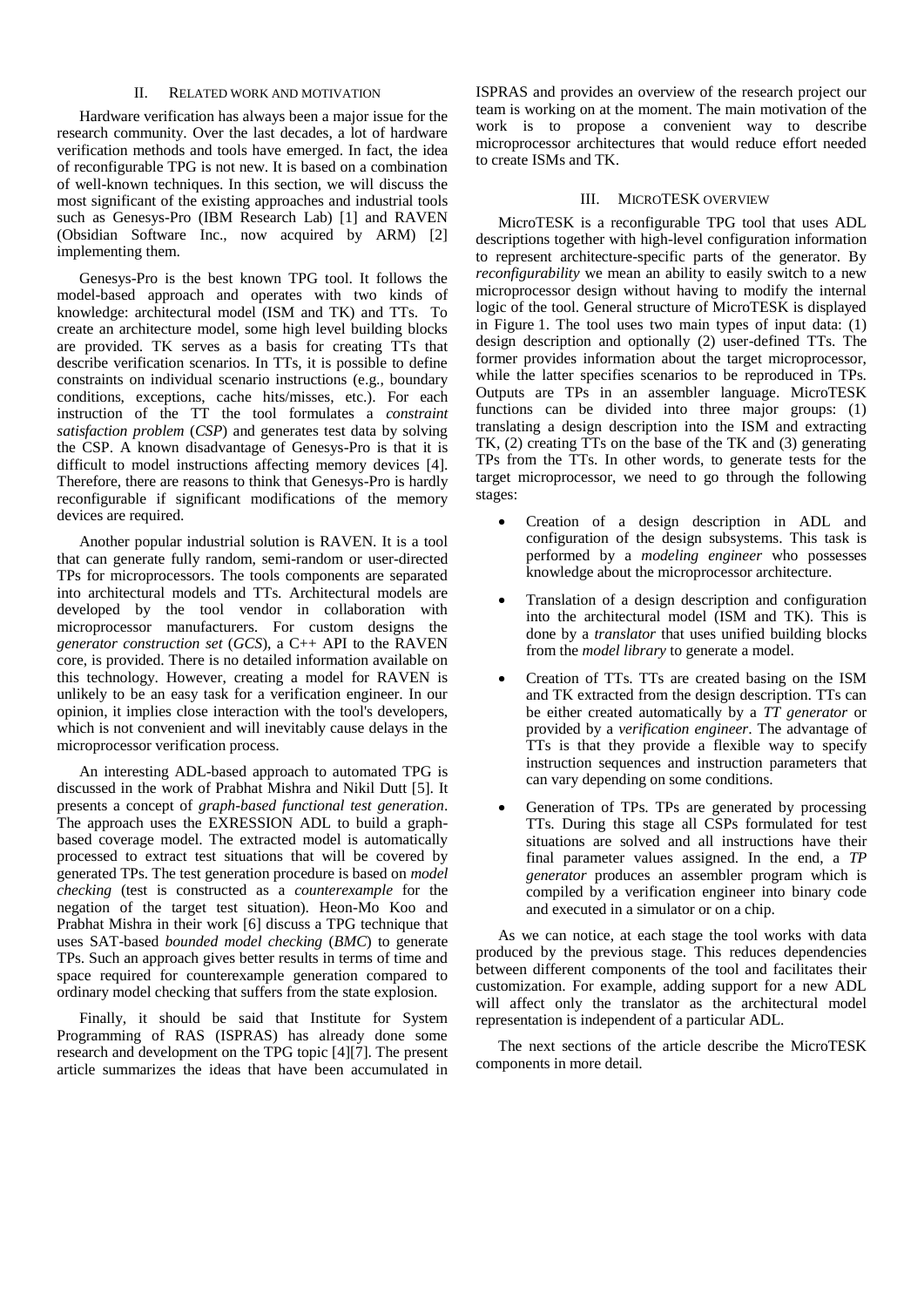

**Figure 1. General structure of the MicroTESK TPG tool**

## IV. ARCHITECTURE MODELING

As it has already been said, MicroTESK makes use of ADLs to specify the target design architecture. At the moment, supported ADLs include nML [8] and Sim-nML [9]. nML is a formalism that describes a microprocessor at the instruction set level hiding unnecessary low-level details. The language is flexible and easy to use. Thereby, modeling a microprocessor architecture does not require significant effort. For example, a description of the integer addition instruction (ADD) from the MIPS instruction set architecture [10] looks as follows [4]:

```
op ADD(rd: GPR, rs: GPR, rt: GPR)
\arctan = 8 if(NotWordValue(rs) || NotWordValue(rt)
   then
      UNPREDICTABLE();
   endif;
  tmp_word = rs < 31..31 > ::rs < 31..0 > + rs<31..31>::rt<31..0>;
  if(tmp_word<32..32> != tmp_word<31..31>
   then
      SignalException("IntegerOverflow");
   else
     rd = sign \text{ extend}(\text{tmp} \text{word} < 31..0);
   endif;
}
```
 $s$ yntax = format("add %s, %s, %s", rd.syntax, rs.syntax, rt.syntax)

op  $ALU = ADD | SUB | ...$ 

As we can see, this notation is quite similar to the instruction's specification in the MIPS manual, which is shown below.

if NotWordValue(GPR[rs]) or NotWordValue(GPR[rt]) then UNPREDICTABLE

endif temp ←  $(GPR[rs]_{31} || GPR[rs]_{31.0}) + (GPR[rt]_{31} || GPR[rt]_{31.0})$ if temp<sub>32</sub>  $\neq$  temp<sub>31</sub> then SignalException(IntegerOverflow) else  $GPR[rd] \leftarrow sign\_extend(temp_{31.0})$ endif

Basing on such specifications the microprocessor's TK can be automatically extracted. For example, analyzing the instruction description, we can derive three conditions that require attention:

1) The rt and rs general-purpose registers (GPRs) should contain sign-extended 32-bit values (bits 63..31 should be equal). Otherwise, the result of the instruction is UNPREDICTABLE. This means that under such a condition the microprocessor behavior is undefined and cannot be checked. Such situations should be avoided in TPs.

2) If the addition results in 32-bit two's complement arithmetic overflow, the destination register rd should not be modified and the IntegerOverflow exception should occur. Such a situation can be specified in a TT. When a TP is being generated the constraint solver engine will calculate exact values of the rt and rs GPRs to satisfy the constraint.

3) If the addition executes normally (does not cause an overflow), the sign-extended 32-bit result should be placed into the rd GPR. Such a condition can as well be used in TTs (for example, to be sure that some instruction does not raise exceptions).

ADL descriptions are used to build coverage models for individual instructions and to determine basic inter-instruction dependencies. It should be emphasized that models are composed from the building blocks provided by the model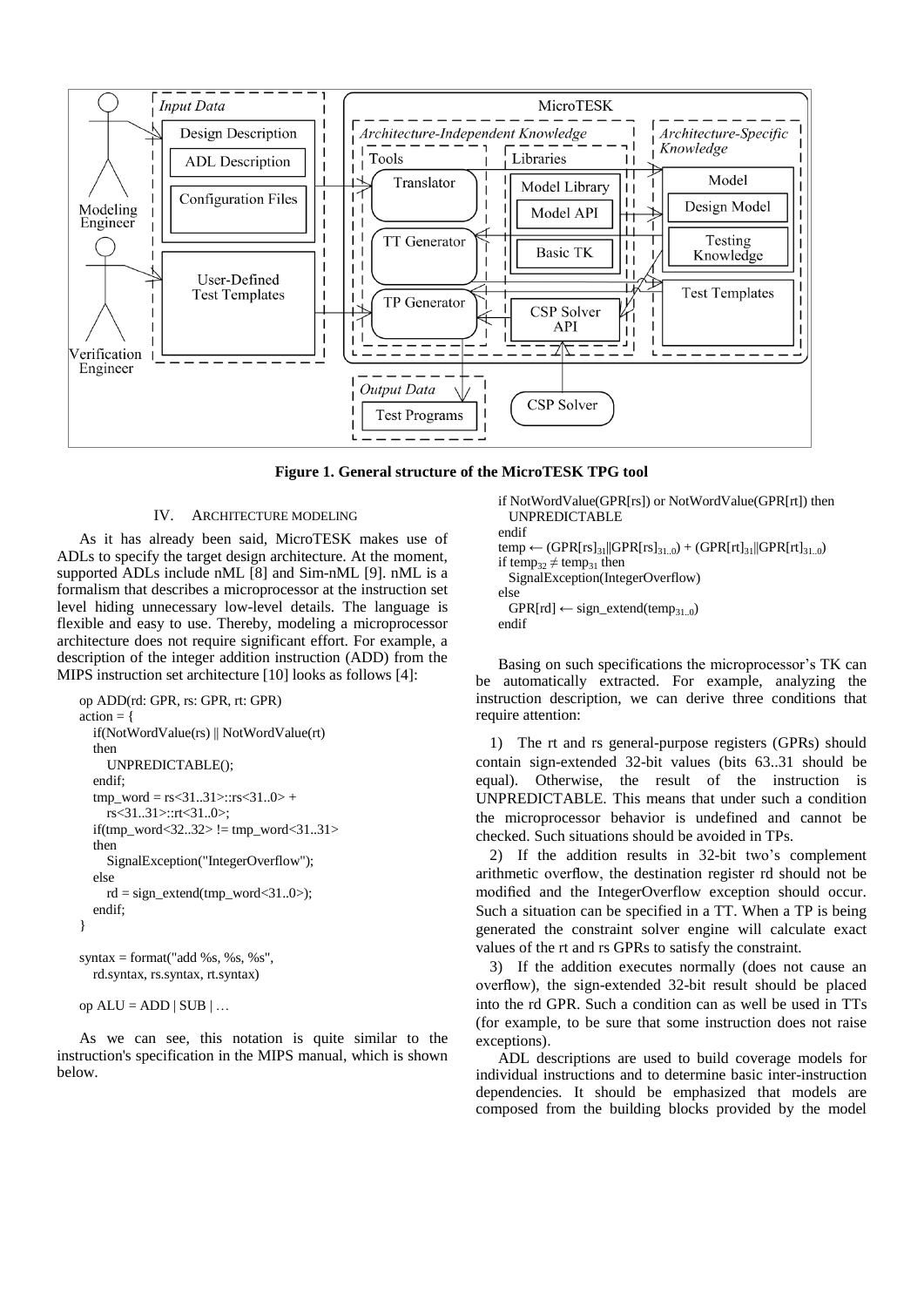library and independent of a particular ADL. Therefore, it is possible to use any ADL that provides enough information regarding the structure and behavior of microprocessors.

In addition to an instruction-level ADL description of the microprocessor, there is a need to specify some microprocessor subsystems, like memory management unit (MMU) and pipeline control unit (PCU), in more details. ADLs like SimnML are not suitable for describing these elements. At the same time, they should not be overlooked as it is very important to verify how a microprocessor handles events related to memory management and pipeline control. To provide specifications of these properties, special *configuration files* (*CFs*) are used.

MMU provides memory access protections, virtual-tophysical address translation and caching of instructions and data. It works with the main memory, cache memory (L1 and L2) and translation look-aside buffers (TLBs) that are used to accelerate virtual-to-physical address translation by caching latest translations. A cache or a TLB is represented by a memory buffer. At a logical level, each buffer is described as an array of sets of lines that can be specified as structures comprising several bit vectors called fields. A line stores a copy of memory data that has been recently read or written. Data is accessed by its address. When a buffer contains a line with a specified address the situation is called a hit; if it does not the situation is called a miss. When a miss occurs, the line is replaced with data stored in main memory at the given address. So, buffer configuration information includes the following attributes: set size (associativity), number of sets, line field description, address-to-index translation rule, rule for checking if a line and an address match and data displacement policy. To specify this information, we use CFs of the following kind [4]:

```
buffer L1 = \{set = 4length = 128line = { tag:card(27), data:card(32)}index(addr:36) = { addr < 8.2 }
  match(addr:36) = { addr < 35.9 > = tag < 0..26 > }
   policy = LRU
}
```
For the purpose of functional verification, there are two main situations that interest us: when a hit occurs and when a miss occurs. Both situations can be formulated as CSPs over the address being used to access data and state of the buffer [11][12].

Another important aspect related to architectural models is dependencies between instructions. Instructions change the state of the microprocessor and, thus, affect the behavior of subsequent instructions. For example, a precondition for the hit event is that corresponding data are loaded into cache, which is done by a previous instruction that accesses the same data line. To produce a complex instruction sequence that will give predictable results, we need first to simulate its execution to determine final parameter values of the dependent instructions. This is done at the final stage when MicroTESK processes TTs to produce TPs. The tool keeps a track of all events that occur in the model and provides this information to the TP generator

Knowledge about possible dependencies between instructions is a part of TK extracted from the CFs.

## V. CONSTRAINT SOLVER ENGINE

Important part of MicroTESK is a CSP solver engine. It facilitates generating test data and helps to achieve a better test coverage. Architecture specifications do not usually specify precise parameter values that lead to particular situations, but rather specify a class of possible values expressed as a set of conditions. For example, when we want to create a test for an integer overflow exception in the ADD instruction, we do not know values of parameter that cause the exception (in fact, there may be thousands of possible values). However, we know what conditions the resulting value should satisfy to recreate the situation. To generate parameter values that will make a test situation occur, the tool formulates a CSP and solves it with the help of the solver engine. The engine returns parameter values satisfying the constraint. Such an approach allows generating new test data from each time a TP is generated from the TT, which improves test coverage.

MicroTESK uses the SMT-LIB language [13] to formulate CSPs for test situations. CSP is expressed as a set of assertions that specify assumptions about values of input variables and results of operations performed with them. Modern solvers support bit vectors, which facilitates specifying constraints for data buffers used in different parts of microprocessor models (registers, cache, main memory, etc.). Below, there is an example of a CSP that specifies conditions leading to an integer overflow exception in the ADD instruction.

(define-sort Int\_t () (\_ BitVec 64))

- (define-fun INT\_ZERO () Int\_t (\_ bv0 64)) (define-fun INT\_BASE\_SIZE () Int\_t ( $_b$  bv32 64))
- (define-fun INT\_SIGN\_MASK () Int\_t (bvshl (bvnot INT\_ZERO) INT\_BASE\_SIZE))
- (define-fun IsValidPos ((x!1 Int\_t)) Bool (ite  $(=(\text{bvand } x!)$  INT\_SIGN\_MASK) INT\_ZERO) true false))
- (define-fun IsValidNeg ((x!1 Int\_t)) Bool (ite (= (bvand x!1 INT\_SIGN\_MASK) INT\_SIGN\_MASK) true false))
- (define-fun IsValidSignedInt ((x!1 Int\_t)) Bool (ite (or (IsValidPos x!1) (IsValidNeg x!1)) true false))

(declare-const rs Int\_t) (declare-const rt Int\_t)

; rt and rs must contain valid sign-extended ; 32-bit values (bits 63..31 equal) (assert (IsValidSignedInt rs)) (assert (IsValidSignedInt rt))

; the condition for an overflow: the summation ; result is not a valid sign-extended 32-bit value (assert (not (IsValidSignedInt (bvadd rs rt))))

; just in case: rs and rt are not equal ; (to make the results more interesting)  $(\text{assert} (\text{not} (= \text{rs rt})))$ (check-sat)

(echo "Values that lead to an overflow:") (get-value (rs rt))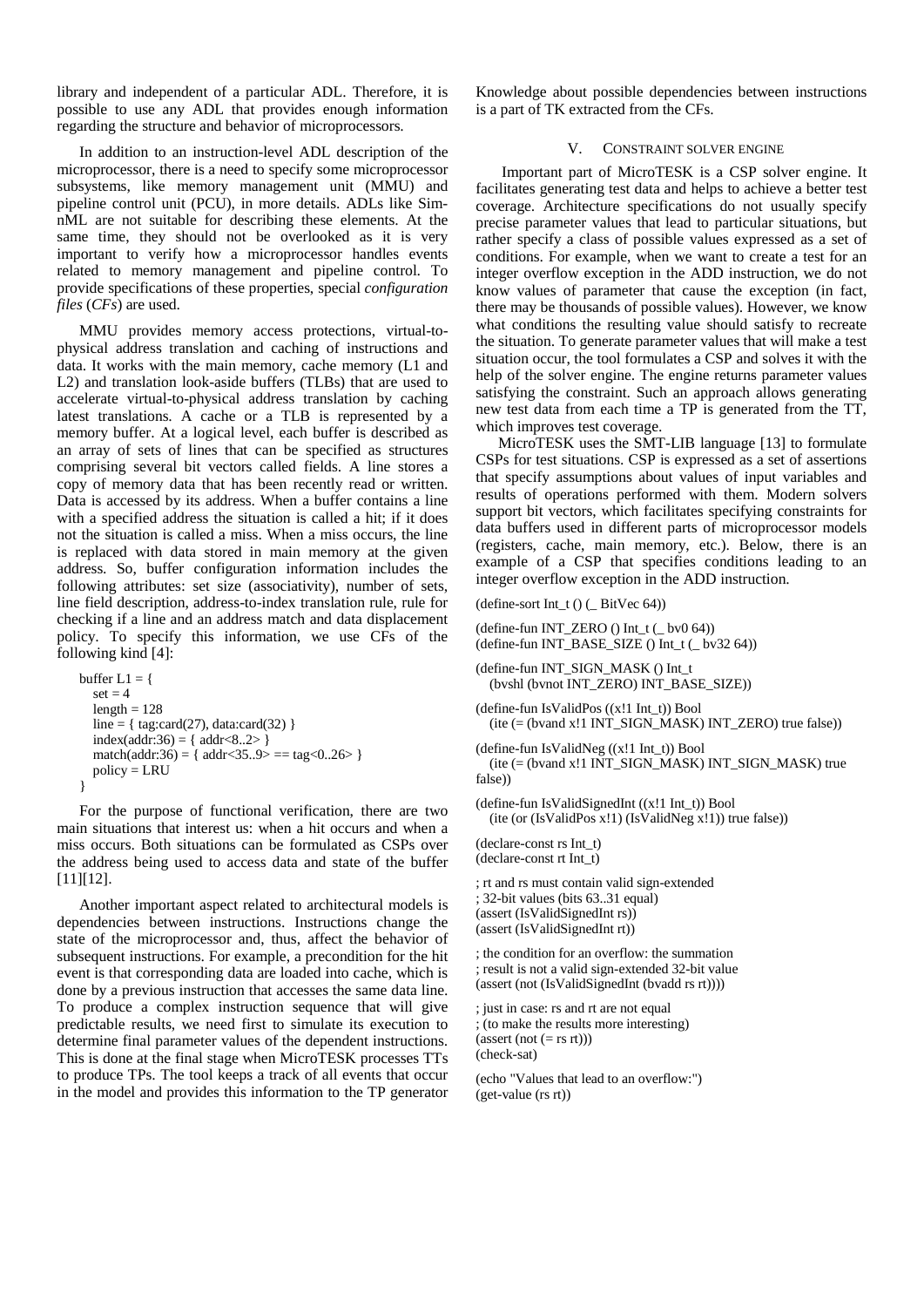MicroTESK provides a possibility to generate CSPs automatically on the base of the TK extracted from the design description. It should be said that TK's constraints are stored in a format that is independent from a particular solver. The current version of the tool uses the Z3 solver by Microsoft Research [14]. The TP generator interacts with the solver via solver-independent *CSP solver API*. This allows the tool to use different solvers.

# VI. TEST TEMPLATES

TTs are an important part of the MicroTESK solution. The tool provides facilities to create and modify TTs by hand. Despite the fact that some amount of TTs can be generated automatically based on TK, to cover all possible situations, it is often necessary to create TTs manually or customize automatically generated ones. Therefore, an expressive and easy-to-understand language is needed. Generally speaking, a TT describes a class of TPs that verify microprocessor behavior in particular test situations. Whereas TPs represent sequences of commands in a processor-specific assembler, TTs provide a way to describe a test scenario at a more abstract level. Such an approach gives a lot of advantages in terms of flexibility. For example, it allows generating tests taking into account dependencies between related instructions, create tests for a whole class of similar instructions and specify test parameters as ranges of possible values or as random values instead of hard-coding them. It also helps organize groups of separate test scenarios in more complex test cases and set up parallel test execution.

To describe TTs, a special test template description language (TTDL) is used. In the current version of the tool, it is based on the Ruby scripting language, which is extended with special automatically generated libraries that provide all hardware-related features and perform interaction with the design model. Generally, the TTDL features can be divided into the following groups according to their purpose:

#### *A. Achitecture-related statements*

Include constructs to simulate generalized processorspecific assembler instructions and a list of supported registers. Both instructions and registers can be combined into families. The TTDL allows specifying a family instead of a precise element or an address range instead of a specific address. Thus, it is possible to vary the level of randomness in the generated tests from completely random to completely directed. Also, we can specify dependencies between instructions. For example, we can make them use the same registers or the same address, which is selected at random when being accessed for the first time.

#### *B. CSP-related statements*

Constraints can be applied to instructions to recreate test situations. Typically, constraint conditions are extracted from ADL specifications. For example, it can be a condition that causes an integer overflow exception. Constraints are stored in a special catalog of constraints that includes information about instructions (or classes of instructions) they can be associated with. Constraints can be extracted from a design specification automatically, created manually or provided with the tools as independent general TK which is common for different microprocessors.

## *C. Generation flow statements*

Provide control over instruction generation sequencing. Sometimes the sequence of instructions in a TP may need to be varied depending on some conditions or even to be randomized to achieve a better level of coverage. There are several possible ways to specify how a TP can be generated:

 As a sequence of ordered instructions (the order is specified in the TT);

 As a sequences of specified instructions given in a random order;

 As a sequence of instructions some of which are repeated depending on some conditions;

 As a sequence of instructions that contain instructions (or subsequences of instructions) randomly selected from the specified set of instructions;

 As a set of instruction sequences that should be executed concurrently;

## $e$  etc.

The TTDL language provides language constructs that offer such facilities. The set of offered features can be extended.

#### *D. Standard language constructs*

Include constructs derived from the underlying scripting language such as control flow operators, variables, constants and assertion statements. Such constructs are necessary to describe complex scenarios, to specify shared instruction parameters, to use common constants and to add validity checks to test scenarios.

#### *E. Infrastructure-related statements*

Provide a framework for creating TTs. Include base classes and global objects needed to organize the structure of TTs and provide communication with design models and CSP solvers during test generation. Some features are architecture-specific and are generated from models automatically.

The TTDL provides facilities that suffice for most verification tasks. To simplify the test design process, MicroTESK provides an ability to automatically generate some types of TTs. This includes templates for single instruction tests (that cover all possible execution paths for all supported instructions), combinatorial tests (that generate short sequences represented by combinations of specified instructions) and random tests (that produce random instruction sequences). Automated generation of TTs is performed based on TK extracted from the design description. To generate more specific TTs, the design model can be extended with additional information about test situations and instruction dependencies.

To illustrate the use of the TTDL, an example of a TT for a MIPS microprocessor is provided below.

class MyTemplate < Template

- def test()
- data = [ [0xEF, 0xFF], [0x1EF, 0x1FF], [0xFEF, 0xFFF] ];

```
 data.each { |d|
```
xor r0, r0, r0;

ori r(2), r0, d[0];

ori  $r(4)$ ,  $r0$ ,  $d[1]$ ;